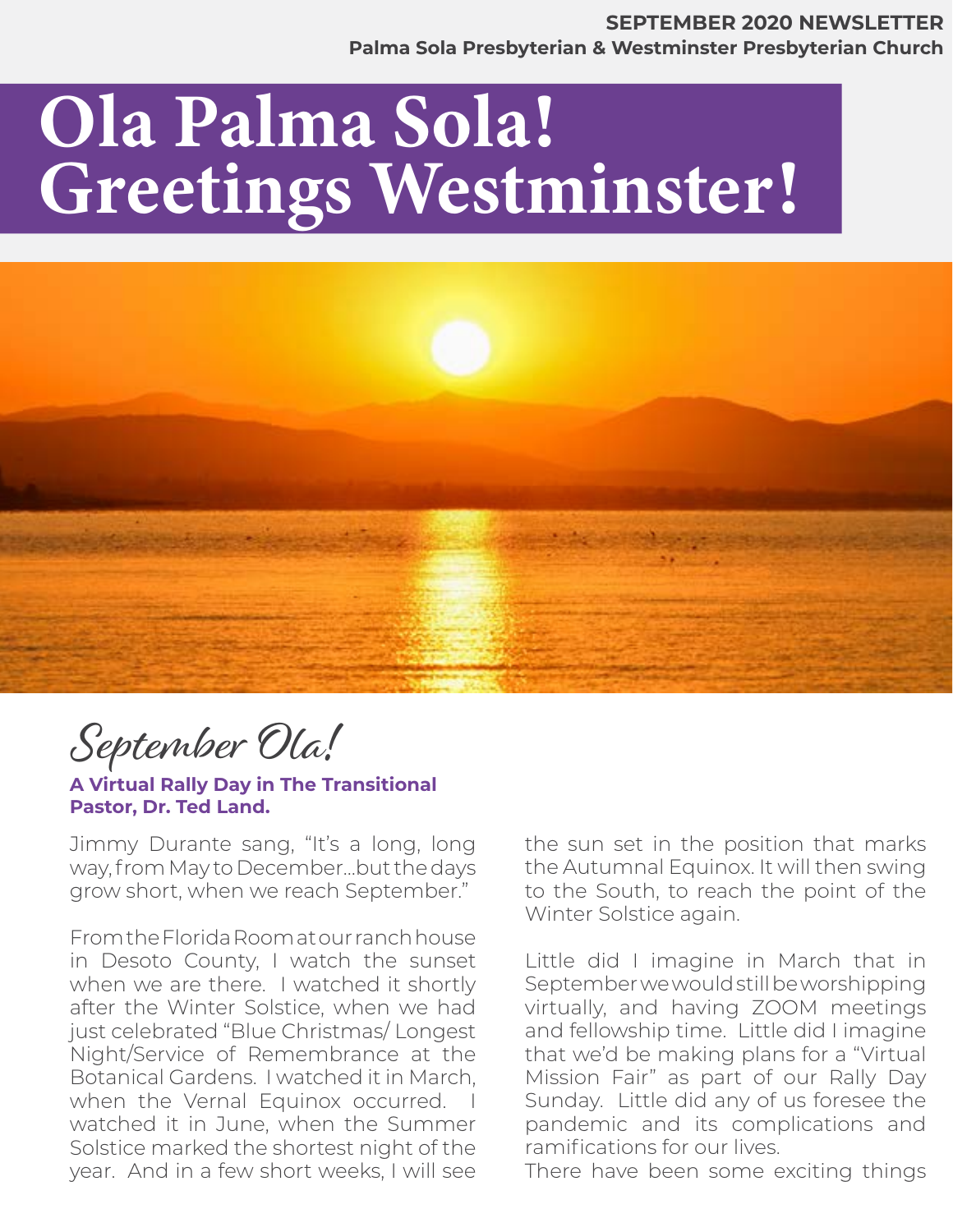There have been some exciting things happen. Having five states represented on line at the Palma Sola Book Club in July was one of them. Having to wear masks way be exciting for children on Halloween, but for the rest of us, not so much.

Another old song keeps rattling around my brain, just a line from Amazing Grace:

"Tis grace has brought me save thus far, and grace will lead me home."

God's amazing grace has brought us safe this far. God's grace is sufficient for all our needs. Yes, we have suffered isolation. Yes, we have suffered loneliness. Yes, we have missed seeing our friends, our families. Yes, we have missed going where we wanted to go and doing what we wanted to do. We've cancelled vacations, reunions, cruises, birthday parties, anniversary celebrations Weddings, funerals, memorial services, have been postponed or limited at best.

But grace has brought us safe this far. And grace will lead us home.



**Worship Services are posted on YouTube every Sunday. Links to the Worship Service and Bulletin are available in the Sunday Message and on the [PSPC website](https://www.pspchurch.org/resources/worship_online.cfm)**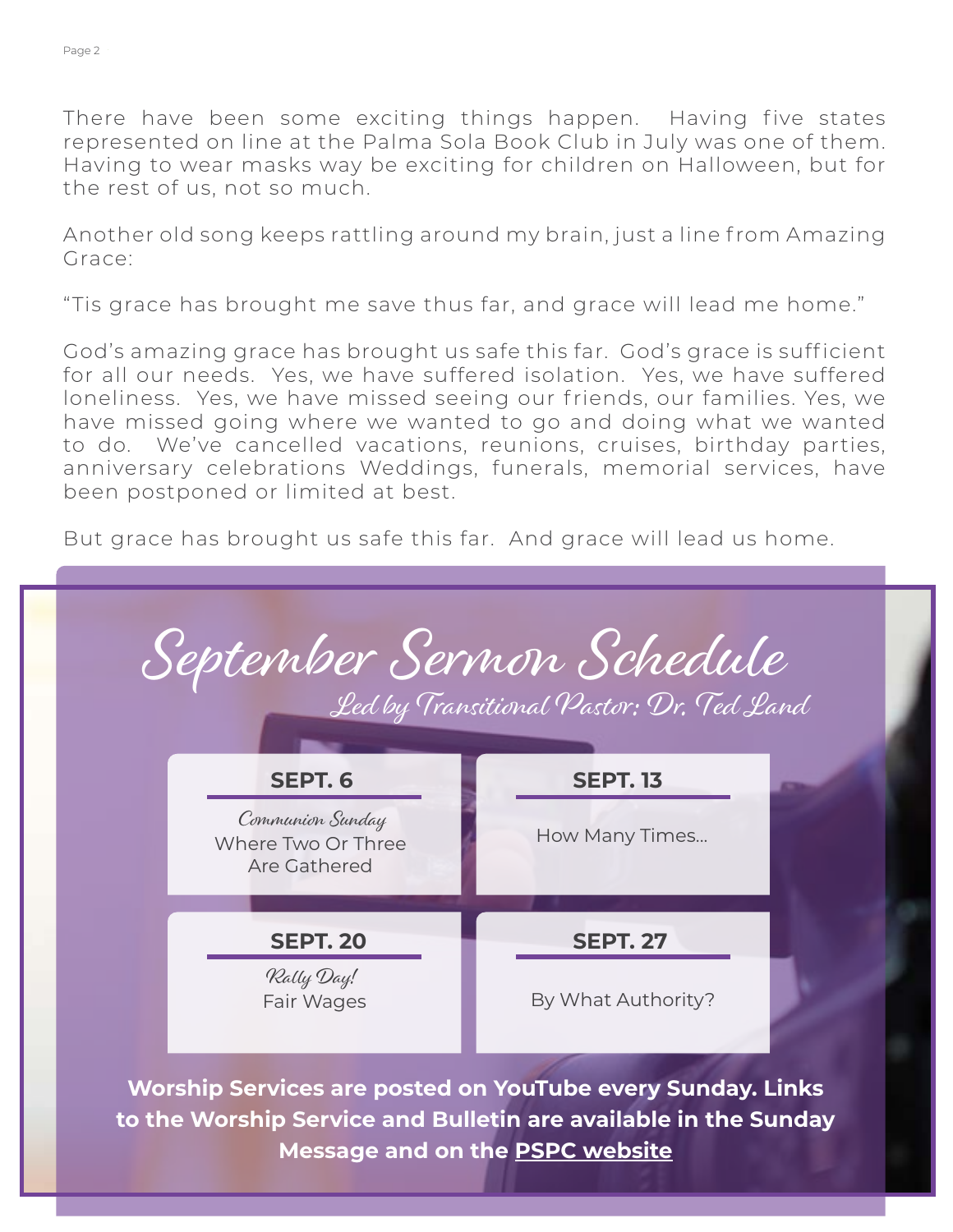# Palma Sola Session Update

- Approved the release of \$14K from the Dreyer Trust account to RIP Medical Debt Relief to write down \$1.4 million of outstanding medical debt from some 700 families in Manatee County. Westminster contributed \$3.5K of this total amount.
- Approved a request from Diane McCall to hold her wedding in our sanctuary on September 28th with Pastor Ted officiating and ten people attending.
- Approved the Outreach Team request to hold a virtual Rally Day on Missions Sunday, September 20th. Our mission partners will participate with pre-recorded presentations, and the Brass Quartet will also perform.
- A drive-through collection of school supplies for Palma Sola Elementary will be held on Saturday, September 12th from 10a-12p. Needed items are listed in the Outreach Team article in this newsletter.
- Approved a new Benevolence Assistance tri-fold folder which outlines how members and residents of Manatee County may apply for assistance from Palma Sola. Members of the Westminster congregation are also eligible for aid. The tri-fold will be distributed electronically while the pandemic continues.
- New simplified forms for the annual review and performance evaluation of our Staff were approved.
- With the Sessions of both Westminster and Palma Sola being moderated by Pastor Ted, joint issues of transition can now be dealt with by the two Sessions. Consequently, subject to concurrence by Westminster, Session approved the dissolution of the Nesting Transition Team.
- Approved a plan for reopening the facility to the Scouts BSA and to the Creative Arts Academy, beginning the week of September 14th, providing there is no spike in COVID-19 cases following the mid-August reopening of schools in Manatee County. Specific details of our facility safety policy, including wearing facemasks and 6' social distancing at all times, will be discussed with each organization to ensure their compliance.
- Approved revising the Administrative Manual to permit two members of the same family to serve on Session.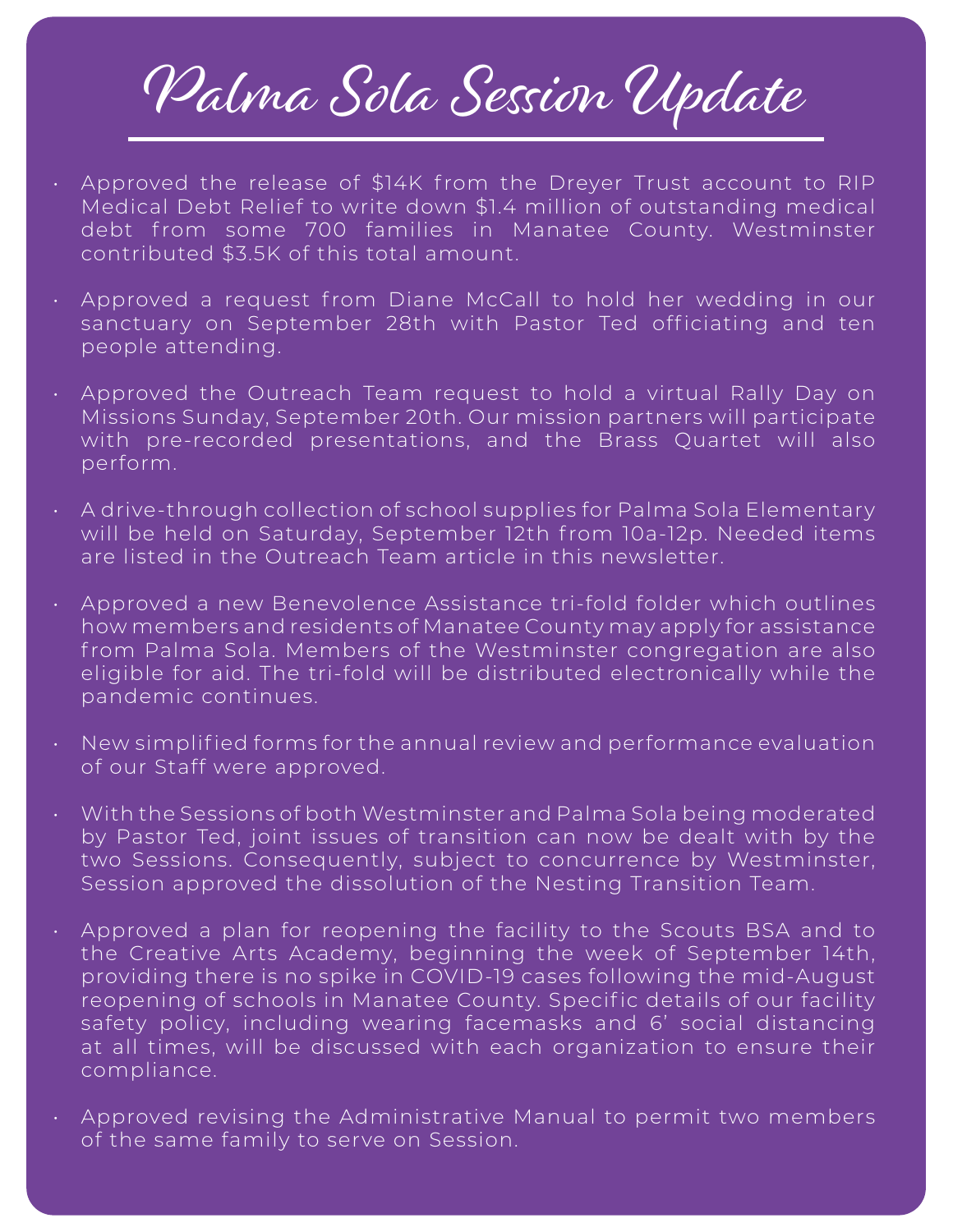# Hi Everyone,

Just wanted to post our video update. We are so excited to be in the process to open a Children's Home. We would love your prayers and support as we begin the licensing process, as well as, begin to look for a house that will meet the requirements of a group home.

Thank you! Lisa Norton and Family.

View the video update here: <https://nortonsinguatemala.blogspot.com>



### **Financial Support for the Children's Home** may be given through:

<http://www.hopeforhome.org/donate.html>

Simply choose "Individual Support (K-Z)" and choose our family from the drop down list on the Pay Pal page.



**SEPT 2020 Join us via ZOOM every 1st & 3rd Thurs at 8AM**

### **Traveling Light by Max Lucado**

How Psalm 23 helps you release burdens you were never intended to bear.

# **September 3 | Lesson 9**

Get Over Yourself: The Burden of Arrogance

# **September 17 | Lesson 10**

 I Will Lead You Home: The Burden of the Grave

**Call Ron Dickerson for a Zoom invitation (941) 792-9104**

# Men's Group *Palma Sola Book Club*

#### **LOVE A GOOD BOOK? LOVE TO TALK ABOUT GOOD BOOKS?**



# **SEPT 14TH | 12P via ZOOM**

Meets second Monday to laugh, share, and learn. Open to both congregations and their guests.

[View 2020 book list here.](https://www.pspchurch.org/editoruploads/files/Other/Palma_Sola_Book_Club_2020_List.pdf) 

INTERESTED? **Contact Vicki Schooley: (941)792-5672 | V[Lschooley@gmail.com](mailto:vlschooley%40gmail.com?subject=)**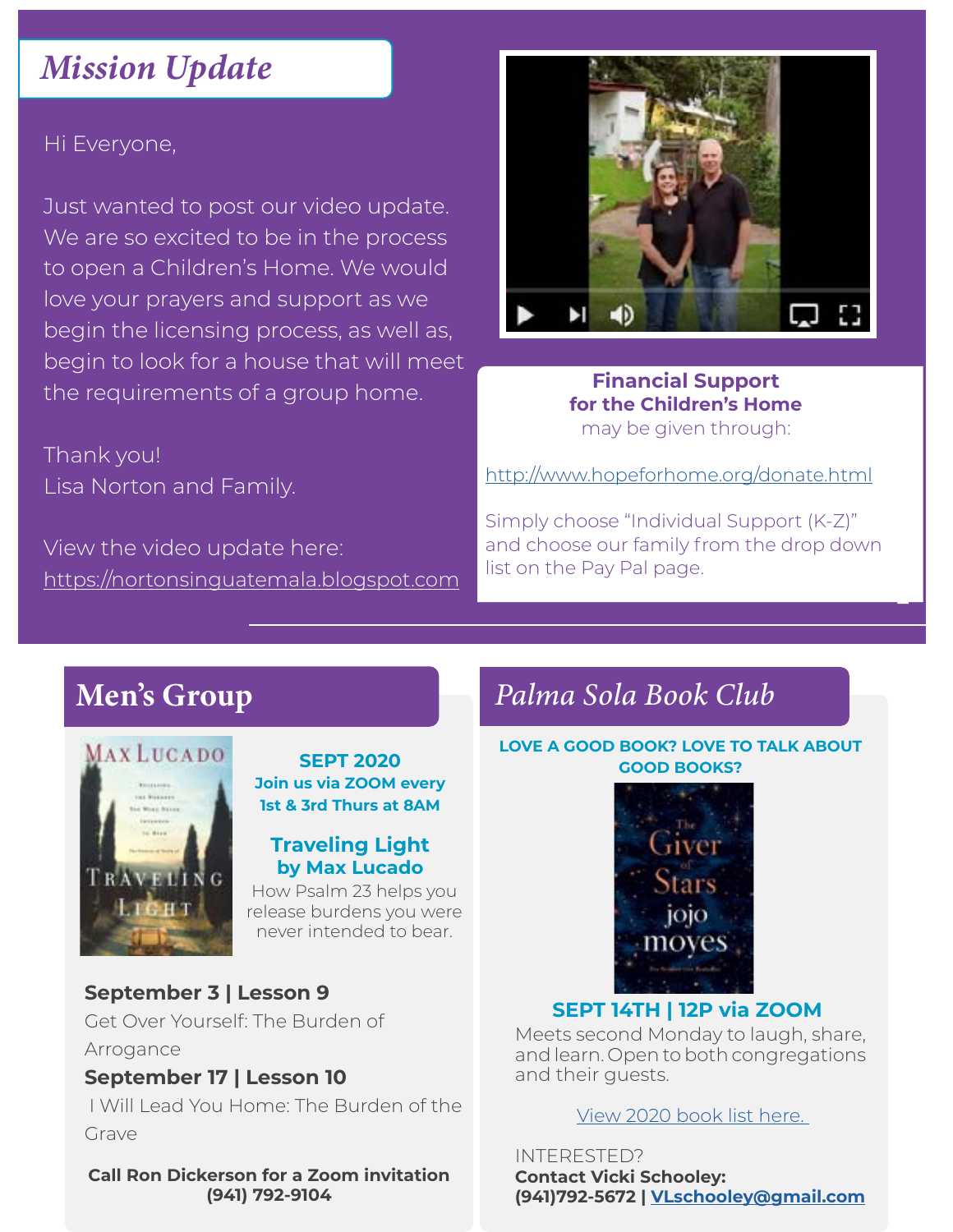# January 2020 - Green Concept Page 5 UPCOMING Christianity's Family Tree Class



Christianity's Family Tree Class

Have you ever wondered what other Christian denominations believe and why? An upcoming class will explore how each of eight denominations and faith traditions has a unique, valuable perspective to offer on the Christian faith.

This eight-week participatory study is planned for Wednesdays 2:00-3:00 pm, with leaders Betty Bashaw and Marilynn Gillette, and will use a DVD curriculum by Adam Hamilton. Stay tuned!

# *Habitat for Humanity Interfaith Build Home Dedication*

A few months late and in a whole new socially distanced manner, the Habitat for Humanity Interfaith Build home was dedicated on August 12th. Sponsors, including members from Palma Sola and ten other worshipping communities, gathered at the newly completed house to welcome Markisha Harris and her children to their forever home. Initially planned for a spring completion, construction was delayed due to COVID-19. For the dedication, face masks were worn, ribbons replaced the laying of hands and blessings were done outside instead of in each room, but the spirit and enthusiasm of this special day could not be changed. Markisha stated that owning a home is one of the biggest accomplishments for her and her family and will change their life for the better. Palma Sola was blessed to be a part of this life-changing event and was pleased to gift a mower and other lawn tools to help the Harris family maintain their new home.







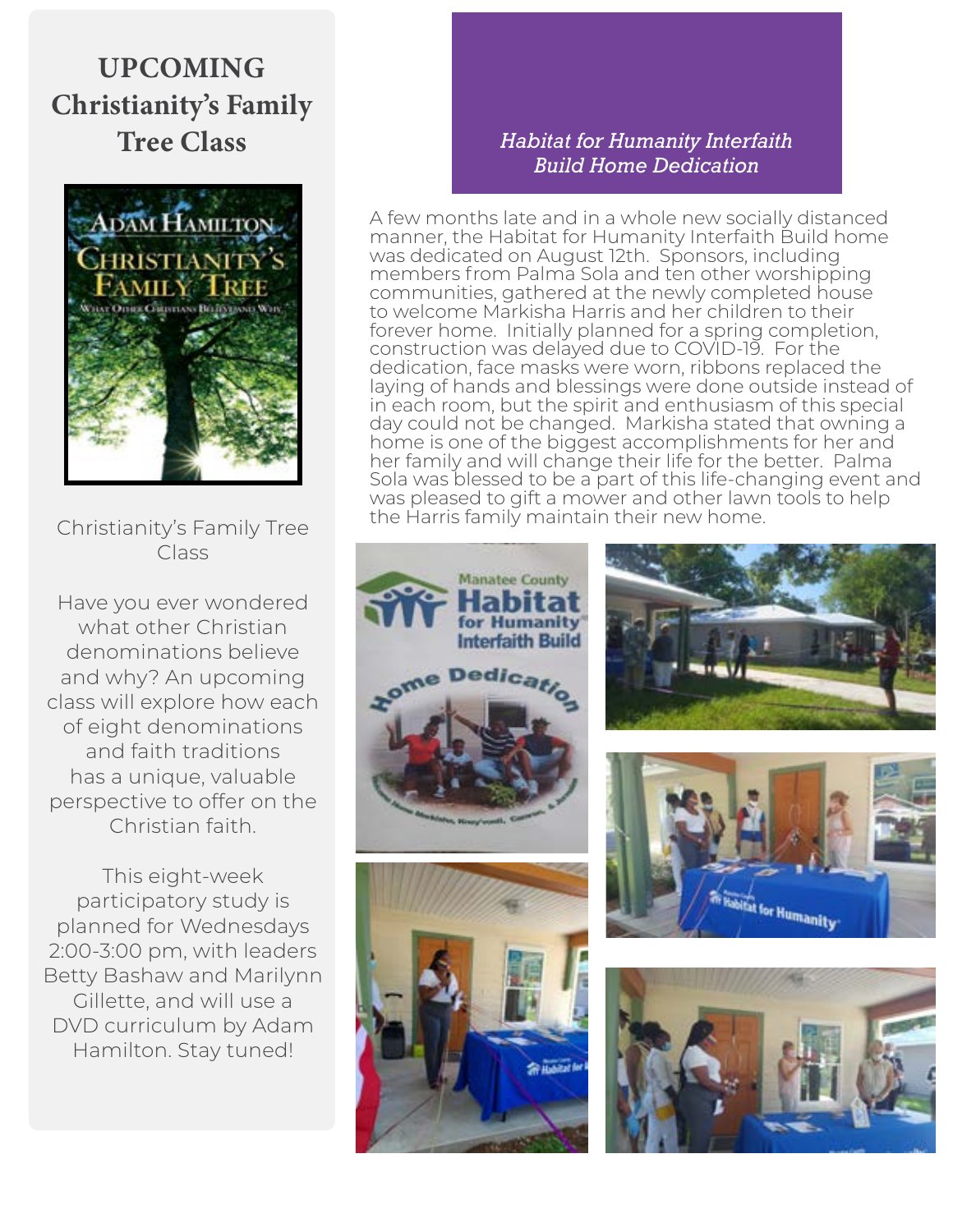#### Page 6 January 2020 - Green Concept OUTREACH UPDATE

Your outreach committee continues to meet via ZOOM to plan ways to reach out to those in need. Our three focus areas are: **Education and Literacy**, **Food Security** and **Elderly Connections.**

# **Education and Literacy:**

We are planning a drive through collection for **Palma Sola Elementary School** on **September 12th**, from **10-12**. We will be collecting items for classrooms and the health clinic. Suggested items for the classrooms are: pencils, expo markers, glue sticks, composition notebooks, tissues and copy paper. Items for the clinic include: juice boxes, snacks, flushable wipes, disinfectant wipes/spray, Kleenex, hand sanitizer and paper towels.

Take this list with you to the store next time you go, and add a few of the items to your cart to drop off at our contactless drive on **September 12th.**

# **Food Security:**

Thanks to those who participated in our **Drive Away Hunger** food drive for the **Food Bank of Manatee County** in July and the **Parking Lot Pocket Change** for **F.E.L.T (Feeding Empty Little Tummies)** on August 29th. We raised \$476!

Do you see the trend we have going? Drive through opportunities each month to wave to each other, and get out and help people in need in a safe environment.

We will be contributing to Rise Against Hunger with funds from our Local and International Missions account (\$250) and our Food Security account (\$500) to purchase 10 boxes (each box contains 216 meals) for "Building a Pallet Program" which provides food and aids our friends around the world.

# **Elderly Connections:**

We hope you enjoyed the ZOOM Estate Planning Seminar. It was very informative.

We continue to look for ways to support the elderly, especially those who cannot get out. Call your neighbors and visit on the ZOOM fellowship hour at 11:30 following the Sunday service. Let us know if you have ideas of ways to connect.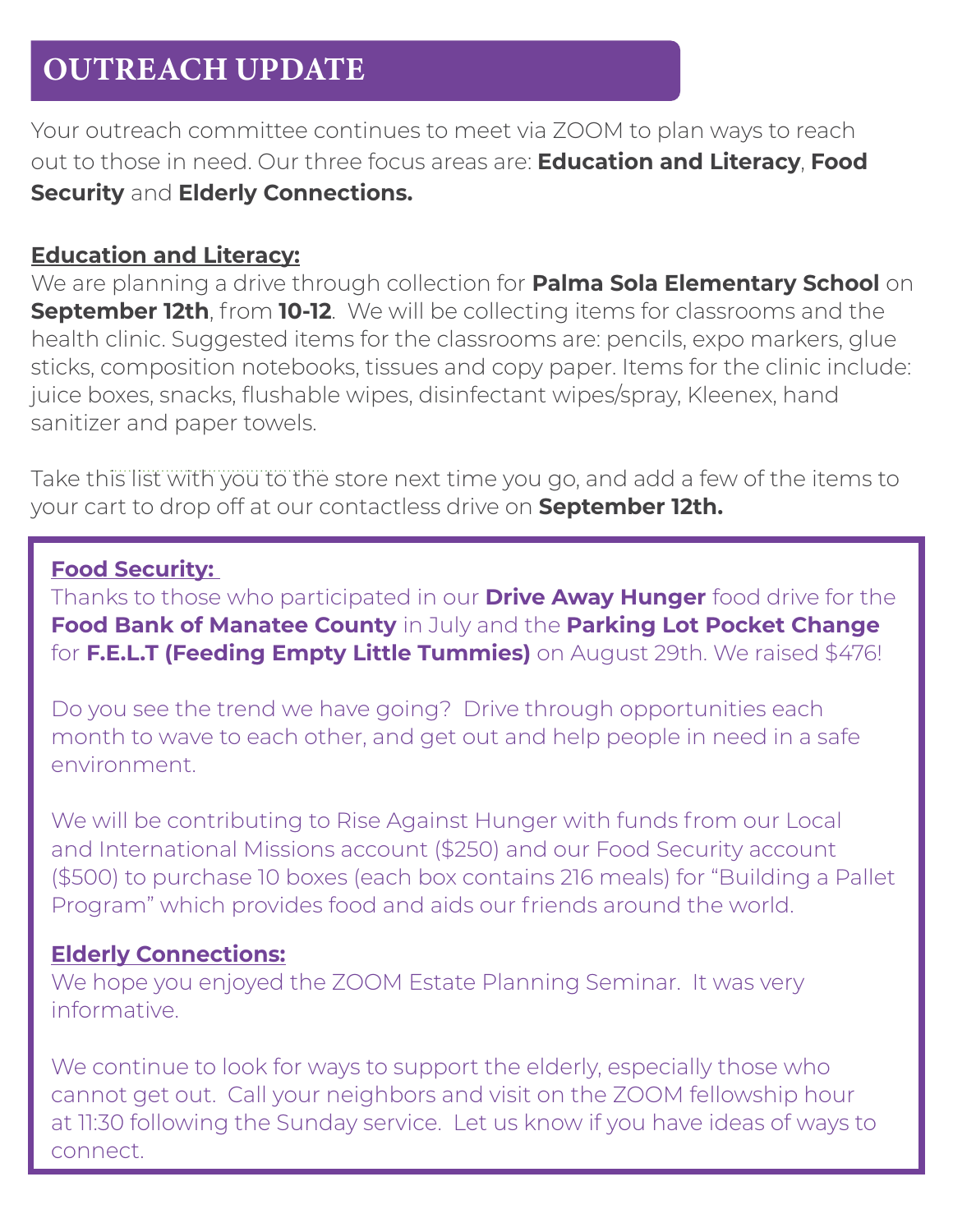# **Mission and Outreach Collection**

- . \$1350 was collected in May and June for **Meals On Wheels.** There has also been a donation of \$1300 in June for Missions. In July and August we were collecting for the Food Bank. We do not have that number as of this writing.
- **Our Daily Bread** is ready for volunteers to pack up meals to be served by their staff. Speak with Don Azbell or Dottie Simes if you would like to volunteer.
- **• Turning Points** needs volunteers to help with non-contact services. Contact Cheryl Hedger at Turning Points (941-747-0383) or Gregg Pead if you would like to volunteer.
- **• RALLY DAY** is returning virtually on Missions Sunday, September 20th during our regular Sunday service. We hope to have about 15 mission partners make brief presentations via ZOOM. Please tune in on Sunday September 20th to hear about the many opportunities for service.
- Prayers and Blessings for your health safety.

# September Outreach Offering

September's Outreach Offering goes to **Bible Mission USA.**

This ministry spreads God's Word by providing, free to those in need, Bibles and books of the Gospel translated into common vernacular by founder Dr. Paul Eckel.

Please mail your check, with memo "Bible Mission," to PSPC at 6510 3rd Ave W Bradenton FL 34209, or give online to the Outreach Fund using your debit or credit card.

> **"Let our hands extend your reach… in making Jesus known through His Word."**

# **Safety Practices for When We Return to In-Person Worship**

The Ad Hoc Reopening Task Group has been tracking COVID-19 statistics, watching for Manatee County to meet the key criteria for resuming in-person worship for our members that were established by the Session in mid-June. Unfortunately, we're not there yet. But we want to share with you the safety plan we developed in June for when we do resume worship.

The following two pages summarize the plan. The four practices highlighted on the next page have been proven successful in other settings, are currently being followed by our staff, and will be asked of our campus-partner youth groups when they return.

At the time of this writing, August 20, we're seeing a downward trend in daily new COVID-19 cases in Manatee County, from a peak of 221 (in a 14-day average) on July 24, to an average of 68 cases a day today. While encouraging, this is still higher than the average of 30 daily new cases we were seeing in mid-June. In addition, our 2nd criterion, established by the World Health Organization, is unmet: that over a two-week period only 5% of those tested are found to be positive.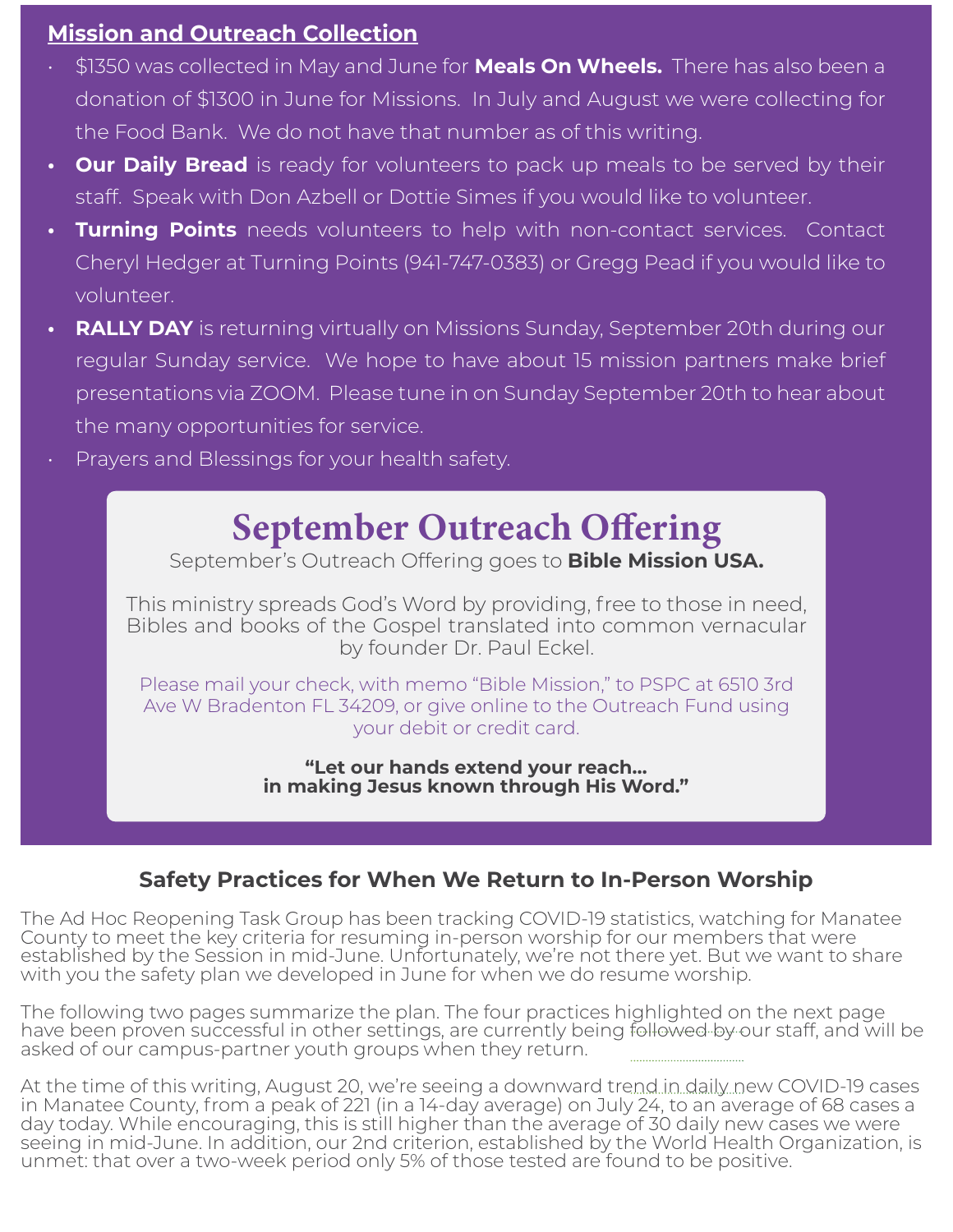

# **Worship Safety Practices**



**In the Great Commandment**, Jesus calls us to love God, and to love our neighbor as ourselves. To do this, we want to offer worship that is meaningful and honors God, and we want to protect each other and prevent the spread of COVID-19 in our community. The following four practices will help us fulfill that mission.



**1. Answer the Questionnaire** Before coming to church, please review a questionnaire that has been mailed to you on COVID-19 exposure and symptoms.



# **2. Wear a Facemask**

All worshipers are to wear face masks. Their purpose is mainly to protect others if you are asymptomatic. Please bring your own face mask.



**3. Cleanse Your Hands** Clean your hands when entering and leaving the building, using one of the touchless hand-sanitizer dispensers.



# **4. Socially Distance**

Maintain 6' distance from others indoors and outdoors. Seating is in alternate halves of pews (see green above). Members of a single household may sit together.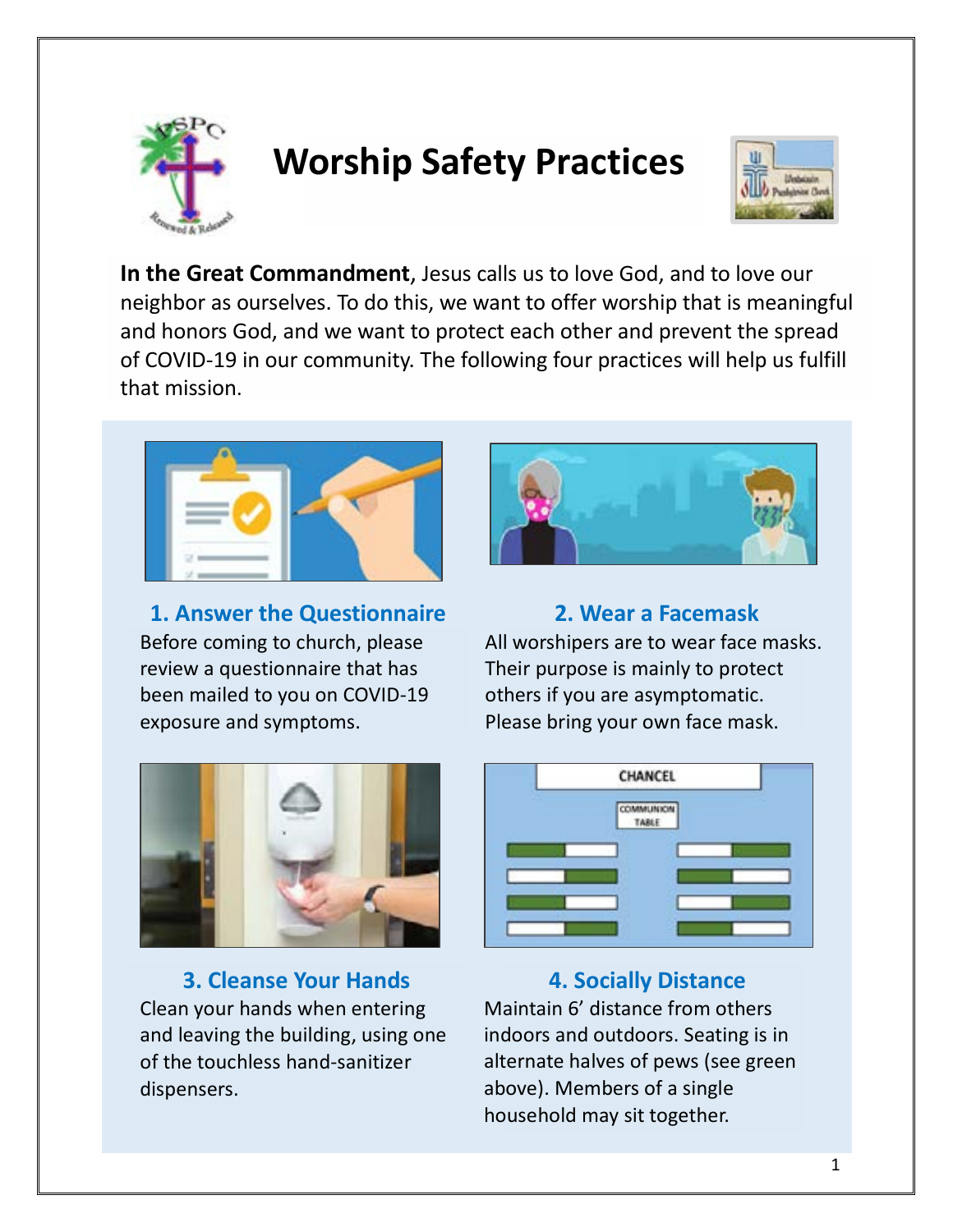

# **Entering and Leaving the Building**

When you arrive, enter through the open front doors. Arrows and ushers will guide you to your seat. After the service, the Pastor will release the pews in an orderly sequence for exiting through the front and east doors.

# **Making an Offering**

Baskets are placed on the pews in each designated seating area, for the tithes and offerings of those seated there, and are collected after the service. Please bring your own envelope (provided by mail) and pen.

# **Hugging and Handshakes**

Maintaining a safe social distance unfortunately means no hugs or handshakes. Learn 'Peace Be with You' in sign language (see recent newsletters).

# **Music**

Worshippers and staff will not sing or hum during the service. Wind instruments will not be played.

# **Bibles/Hymnals**

These are removed from the sanctuary, along with all papers. The Order of Worship will be projected on the sanctuary screen.

# **Restrooms**

Restrooms will remain accessible before, during, and after worship.

# **Coffee**

Coffee and other refreshments will not be served. For now, the narthex will be a passageway only.

**Returning to in-person worship offers us opportunities** to exercise the spiritual gifts of patience, kindness, gentleness and self-control, as well as opportunities to savor the gifts of love, joy, peace, generosity and faithfulness. Let us be faithful, to God and to one another, as we receive these gifts and work through these challenging times. If you have questions, please contact the Pastor through the church office, 941-792-3141.

eb ah 8/5/20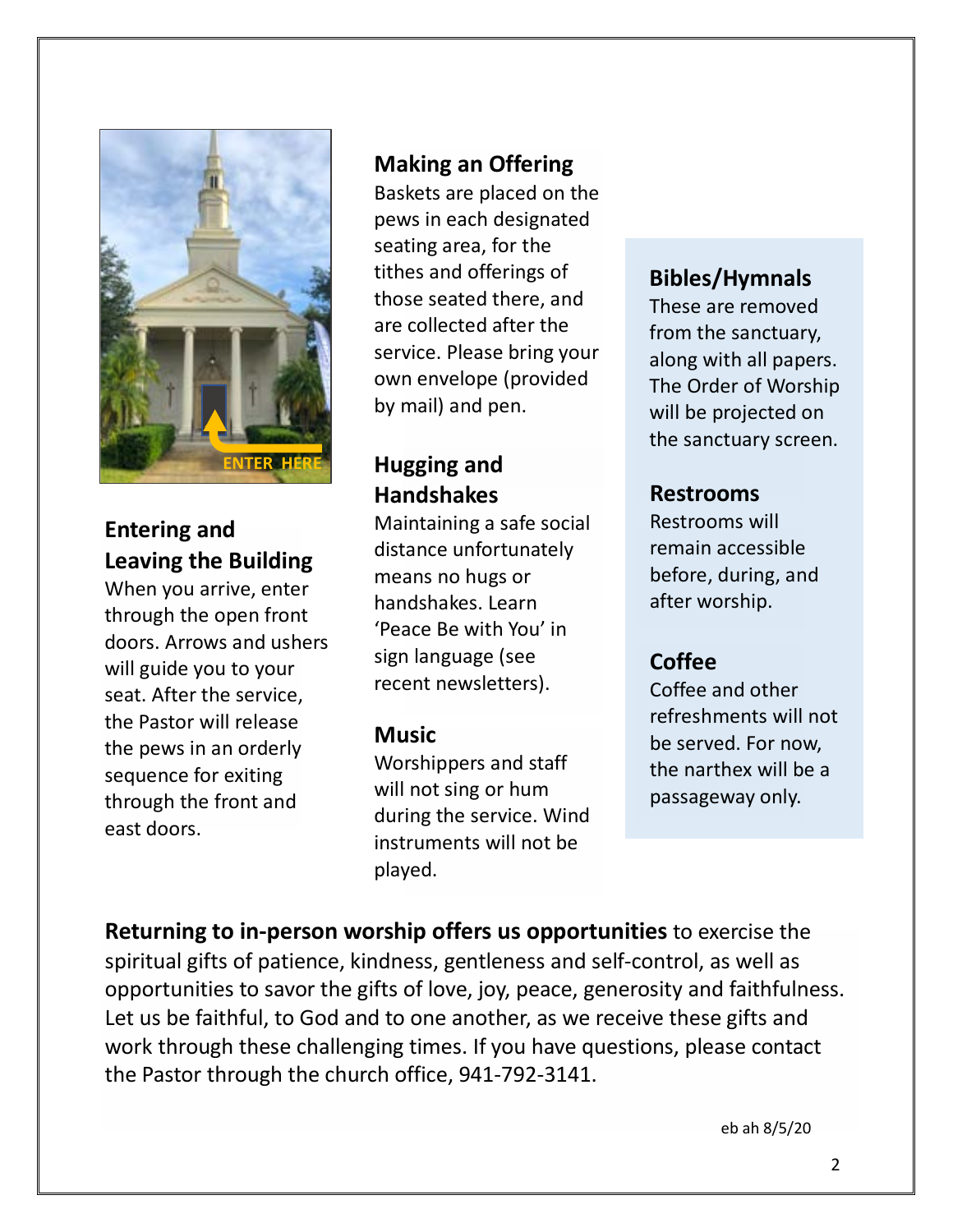

Your team has been very busy! Below you will see the projects we have been working on. The lightning issue created a very large mess for us to repair and get working again. The final room to get new LED lights to replace burned-out ballast (and fluorescent bulbs) is the choir room. We will then have replaced all florescent lighting with LED, reducing our electric bill and keeping the church cooler!

- The storage area for Banker Boxes is 90% complete.
- Room 10 has been cleaned out for Westminster.
- Westminster is to determine where to locate a phone line and a computer line in Room 10, and how to equip a volunteer station. We will jointly determine what large Westminster tables we can use, and make room for them in the fellowship hall storage room.
- Furniture has been moved into a new second administration office to be used for project work. Samaritan Counseling relinquished this office for us, moving their second therapist to a new full-time office in the old preschool area.
- We will Install a front door crash bar in the Narthex.
- The restrooms in the scout area have been painted.
- All hedge trimming is complete by the handicap ramp going into the sanctuary, and on the rest of the grounds.
- All outside doors will be caulked to fill cracks from drying wood, and then painted. The pressure wash did a good job of cleaning them up. You can see thru the front narthex door!
- We will finish fluorescent light replacement. LED bulbs have arrived to do the last few rooms, including the choir room.
- The election on August 18 went well without incident.
- We will be costing out fence replacement for around the dumpster.
- Hand sanitizer dispensers and sanitizer are anticipated to arrive in September, on back order.
- Lightning damage work completed since our last report.
	- All exit lights repaired
	- Internet and WIFI repaired, with new hot spots, by Discount Telecom
	- Omnitech Communication Protection Fire alarm system repaired, with all new alarm detectors
	- Kitchen stove hood equipment repaired by Pye Barker
	- Electrical wiring and circuit breaker repaired by Anthony's
	- Damaged florescent ballast replaced
	- Kitchen hood alarm parts repaired
	- Ice Machine repaired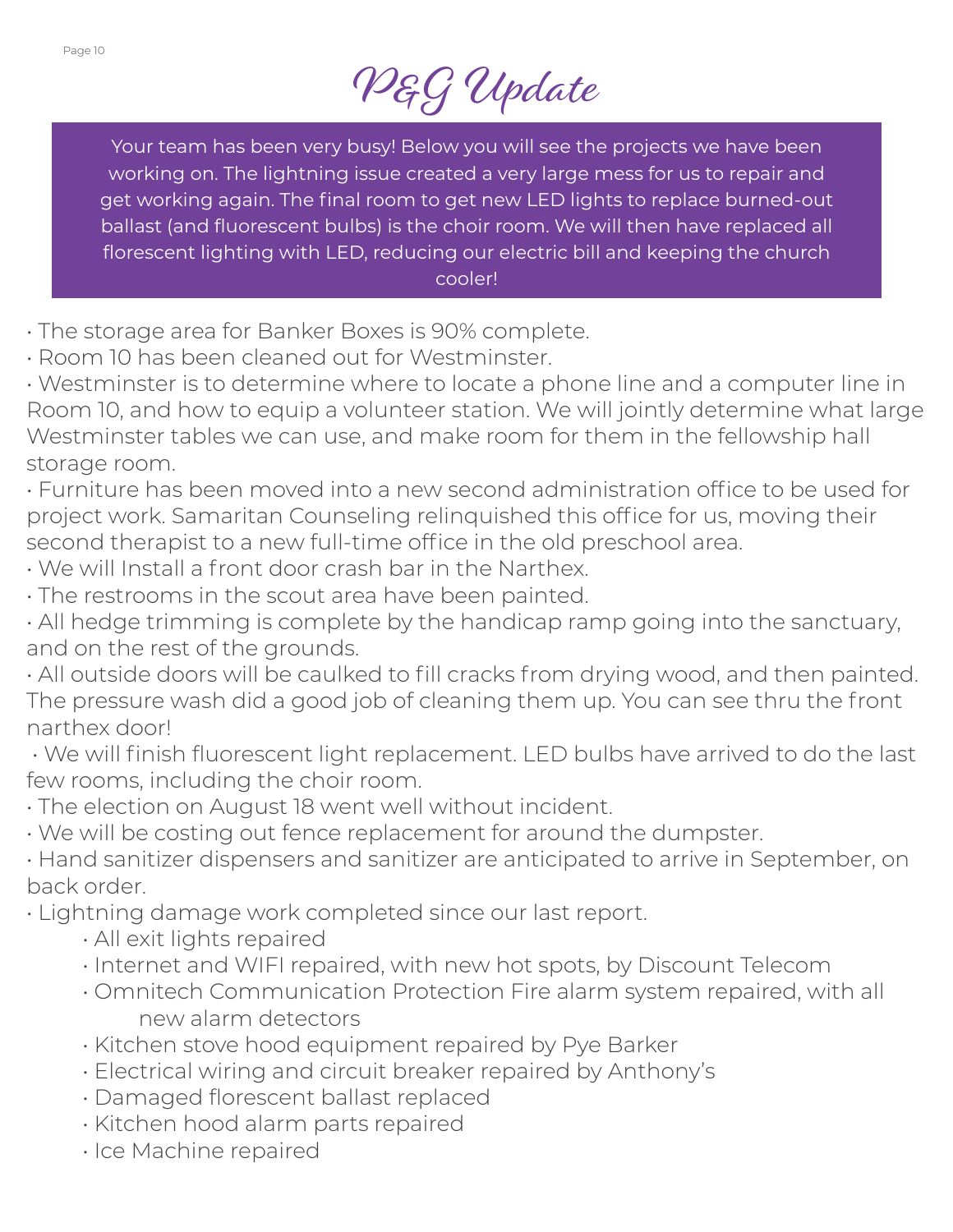# **RIP MEDICAL DEBT PSPC and WPC Abolish \$1.4M of Manatee County Medical Debt**

**Palma Sola Presbyterian Church and Westminster Presbyterian Church are clearing \$1.4 million in medical debt for some 700 Manatee County residents and their families, through a \$14,000 denotion to PIP Medical Dobt (PIP)** Church are clearing \$1.4 million in medical debt for some 700 Manatee County residents and their families, through a \$14,000 donation to RIP Medical Debt (RIP).

**Medical debt contributes to more than 60% of bankruptcies in the USA. 43 million Americans now owe about \$75 billion in past-due medical debt. Until resolved, medical debt lingers on one's credit report, negatively impacting the ability to buy or rent a home, buy a vehicle, get a loan or get a job. People with medical debt tend to avoid medical care to prevent additional debt.**

This Spring, PSPC contacted RIP to inquire how it might help Manatee County residents struggling with crippling medical debt. PSPC was excited to learn that an achievable donation amount would cancel the medical debt of all financially qualifying residents in the county. With a donation from WPC and proceeds from PSPC's Dreyer Trust, \$14,000 was recently transferred to RIP to forgive this debt.

Recipients of Manatee's medical debt relief will each receive a letter explaining that their debt has been abolished with funds generously provided by PSPC and WPC, and there are 'no strings attached,' including no tax consequences.

To learn more, go to: [www.RIPMedicalDebt.org](http://www.RIPMedicalDebt.org)

# *Sept. Birthdays & Anniversaries*

| <b>SEPT 2</b>  | Sonia Wegner                    |                | <b>Rick &amp; Penny Gullbrants</b>    |
|----------------|---------------------------------|----------------|---------------------------------------|
|                | Gene & Jane Mittel              | <b>SEPT 25</b> | Shirley Schexnayder                   |
| <b>SEPT 5</b>  | <b>Tiffany Chinwuba</b>         | <b>SEPT 26</b> | Chris Wolf                            |
| <b>SEPT 6</b>  | Dennis & Vicki Schooley SEPT 27 |                | Al & Bev Zimmer                       |
| <b>SEPT 7</b>  | Pearl Hockman                   | <b>SEPT 28</b> | Neil Redford                          |
| <b>SEPT 8</b>  | <b>Fred Schouw</b>              | <b>SEPT 30</b> | <b>Tim Pedon</b>                      |
| <b>SEPT 12</b> | Mary Anne Paulsen               |                |                                       |
| <b>SEPT 14</b> | Roger & Lynne Smith             |                | ***A special belated birthday wish*** |
| <b>SEPT 16</b> | Jason Onugh                     | <b>AUG 14</b>  | Minister of Visitation,               |
| <b>SEPT 24</b> | Ron & Gail Dickerson            |                | Peter MacFarlane                      |
|                |                                 |                |                                       |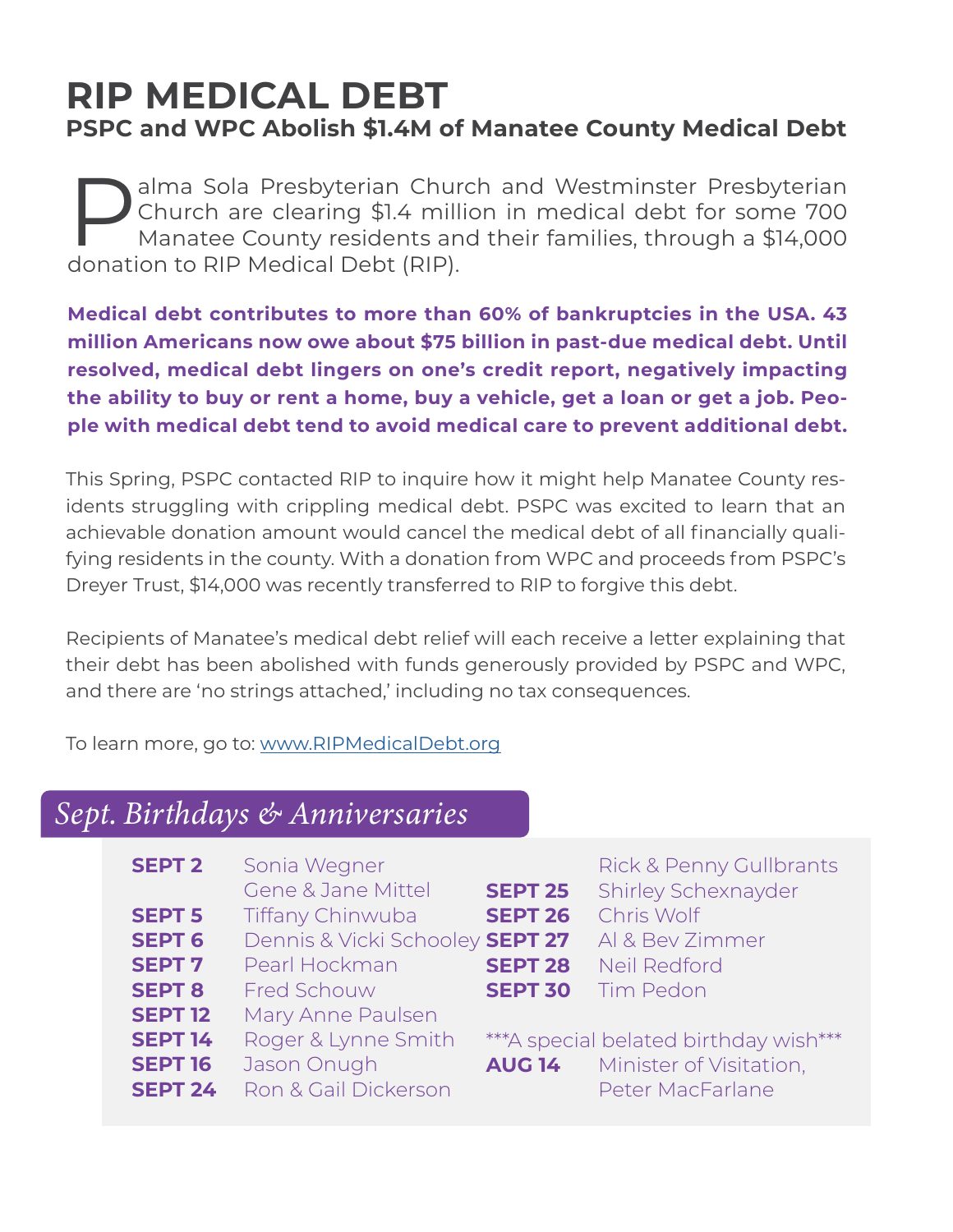

I wanted to let members know what's been happening with our Westminster hymnals that were donated in honor or memory of loved ones.

John and I went through every single one of those hymnbooks to look for names we recognized in order to return them to family members. (I guess that honor came from being such long time members!) Included in this group were our former Bell Choir Director and a former Pastor. Several we contacted were local and came by the church office to pick them up.

So far, we have mailed books to: Texas, Massachusetts and Fernandina Beach, Florida. Everyone expressed their thanks for our effort in locating them.

If you donated one or more and we have not contacted you, please let us know and we will make an effort to locate the book(s).

> **Our Mid-Week Bible Study for Sept focuses on**

A study of The **Great Ends of the<br>Church begin the** 

**Church** beginning<br>on September 2.<br>The Creat Ends of<br>the Church is a part<br>of the **Foundations** The Great Ends of the Church is a part<br>of the **Founda**: <sup>part</sup><br>of **pre-Founda:** <sup>part</sup>

of Presbyterianism **found in The Book** 

**of Order.** 



Al Zimmer is organizing a Community Garage Sale to be held sometime this Fall, if we are back serving the community in person.

On August 1 and 8, our Drive Thru Donation Drives filled PSPC's outdoor shed and indoor storage room to full capacity. Thank you for your donations!

Al now needs volunteers to help sort through the items in preparation for the sale.

If you can help, please contact him at [Alvin.zimmer@frontier.com](mailto:Alvin.zimmer@frontier.com), or 941-792-8859.

Joyce & John James

# **JOIN US ONLINE EVERY WEDNESDAY FOR**

**Sept. 2** - The Proclamation of the Gospel for the Salvation of Humankind

**Sept. 8** - The Shelter, Nurture, and Spiritual Fellowship of the Children of God

- **Sept. 16**  The Maintenance of Divine Worship
- **Sept. 23** The Preservation of the Truth

**Sept. 30**- The Promotion of Social Righteousness **Oct. 7**- The Exhibition of the Kingdom of Heaven to the World

We will explore the Biblical warrants behind each of the Great Ends, how they have been lived in the life of the church in the past, and how they are being lived out today. For more Information visit the **PSPC** [Calendar](https://www.pspchurch.org/calendar/?view=cal_view&categoryid=&month=8&year=2020#a_calendar277517) on the Palma Sola website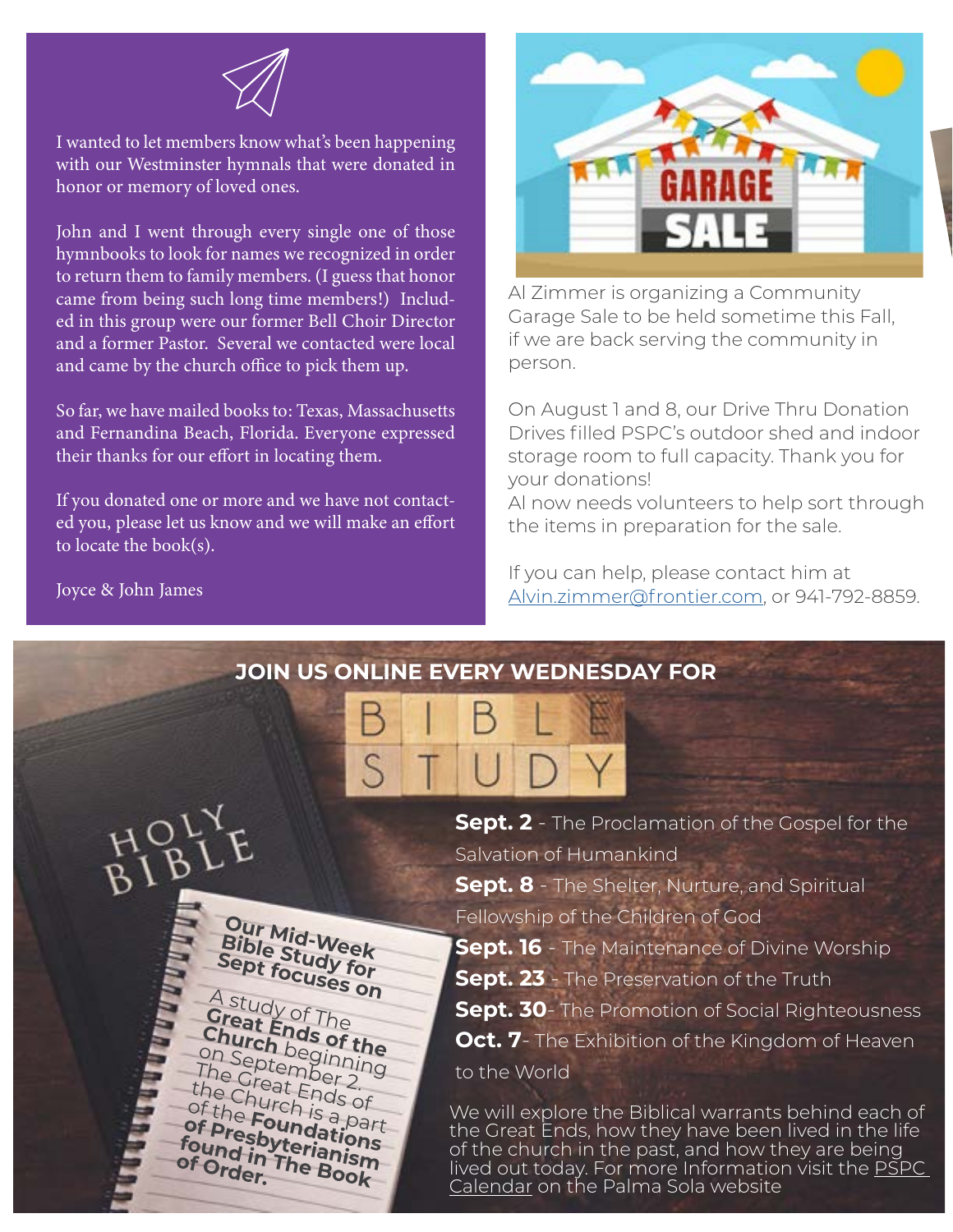

**A view of the severely damaged port area in Beirut, Lebanon. (Photo provided to the Rev. Elmarie Parker)** 

# **Parker's Update on Lebanon**

Scott and Elmarie Parker, our sponsored missionaries in Iraq, Syria and Lebanon report they are safe following the massive explosion in Beirut on August 6th. The blast, which has been blamed on a stockpile of chemicals in the Port of Beirut, has left at least 160 dead and more than 6,000 wounded. More than 300,000 people were displaced and are in need of assistance.

Rev. Elmarie Parker, World Mission's regional liaison for Lebanon, Syria and Iraq, has been coordinating with partners in Beirut. She has been sheltering-in-place in Oregon since March. Her husband and fellow-mission co-worker, the Rev. Scott Parker, was in Beirut, where he is sheltering-in-place and escaped injury. He said the blast felt like an earthquake. Officials said the blast registered as a 3.3 magnitude earthquake that could be felt as far away as Cyprus, more than 100 miles away. "We've got stay-athome orders because of the spread of chemicals through the air," wrote Scott Parker on Facebook. "Please pray for the vulnerable, and the hospital and rescue workers and all who are helping those in need." Blessed School, where Scott Parker volunteers, sustained heavy building damage, but all staff and students are safe.

Presbyterian Disaster Assistance (PDA) is supporting the humanitarian assistance in the aftermath of the explosion by processing solidarity grants to their partners on the ground in Lebanon. Solidarity grants are used for emergency humanitarian needs, which can include anything from medical supplies, personal protective equipment, shelter, water and more. Please pray for our mission partners and for the people of Lebanon who have been affected by this devastating explosion.

# **Following our Virtual Communion Service ON SUNDAY SEPT 6TH**



Wpc & Pspc Fellowship Time

Your invited to a joint fellowship time EVERY Sunday at 11:30 am via Zoom. Grab your coffee and enjoy catching up with friends old and new from the comfort of your own home.

You may join in anytime between 11:30 am and 12:30 pm by clicking on the link in your emailed Sunday Message, found in the Fellowship announcement. You may be asked if you want to join by "audio" (yes) and by "video" (yes).

Never been on Zoom – it's easy! Prior to Sunday's fellowship, time [click here](https://www.pspchurch.org/pro/responsive/tools/includes/events/event_view.cfm?detailid=277517&event_type=main&memberid=2532&eventid=2168404&categoryid=) to follow simple instructions. Any questions, contact Gail Dickerson at 941-224-1117.

See you there!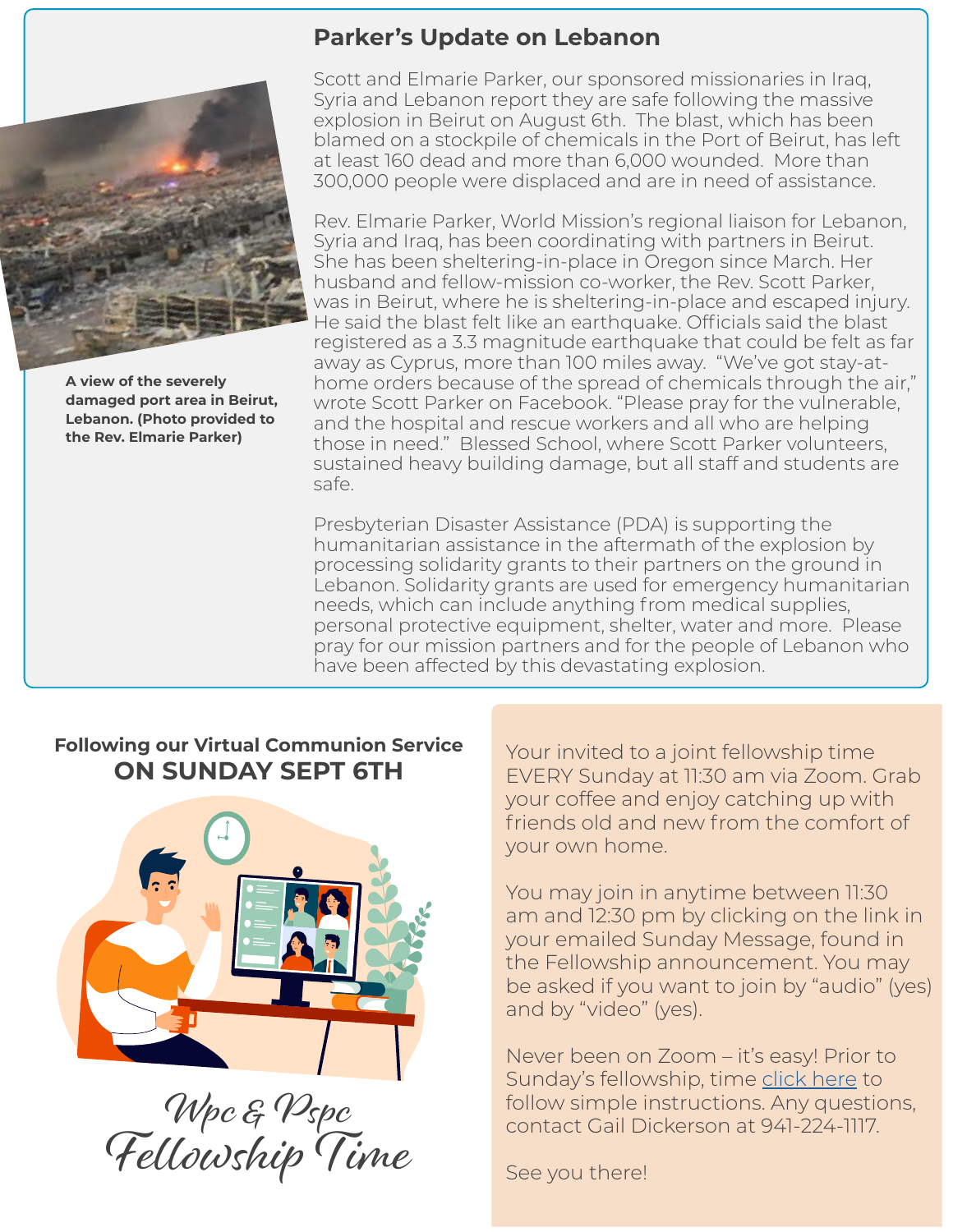

Mark Your Calendar for our **Rally Day on Missions Sunday, September 20** An Online Mission Fair and Musical Extravaganza!

Watch representatives from our mission partners, as they describe their goals and needs in short presentations. Dream up ways we can assist them in these challenging times. More than a dozen of our mission partners participating!

Palma Sola Presbyterian **Church** - September Newsletter 2020 -

> 6510 3rd Ave. W. Bradenton, FL 34209 941-792-3141 [pspchurch.org](https://www.pspchurch.org)

Westminster Presbyterian **Church** - September Newsletter 2020 -

> 3011 19th Ave. W. Bradenton, FL 34205 941-748-2848 [wpcbradenton.com](http://wpcbradenton.com)